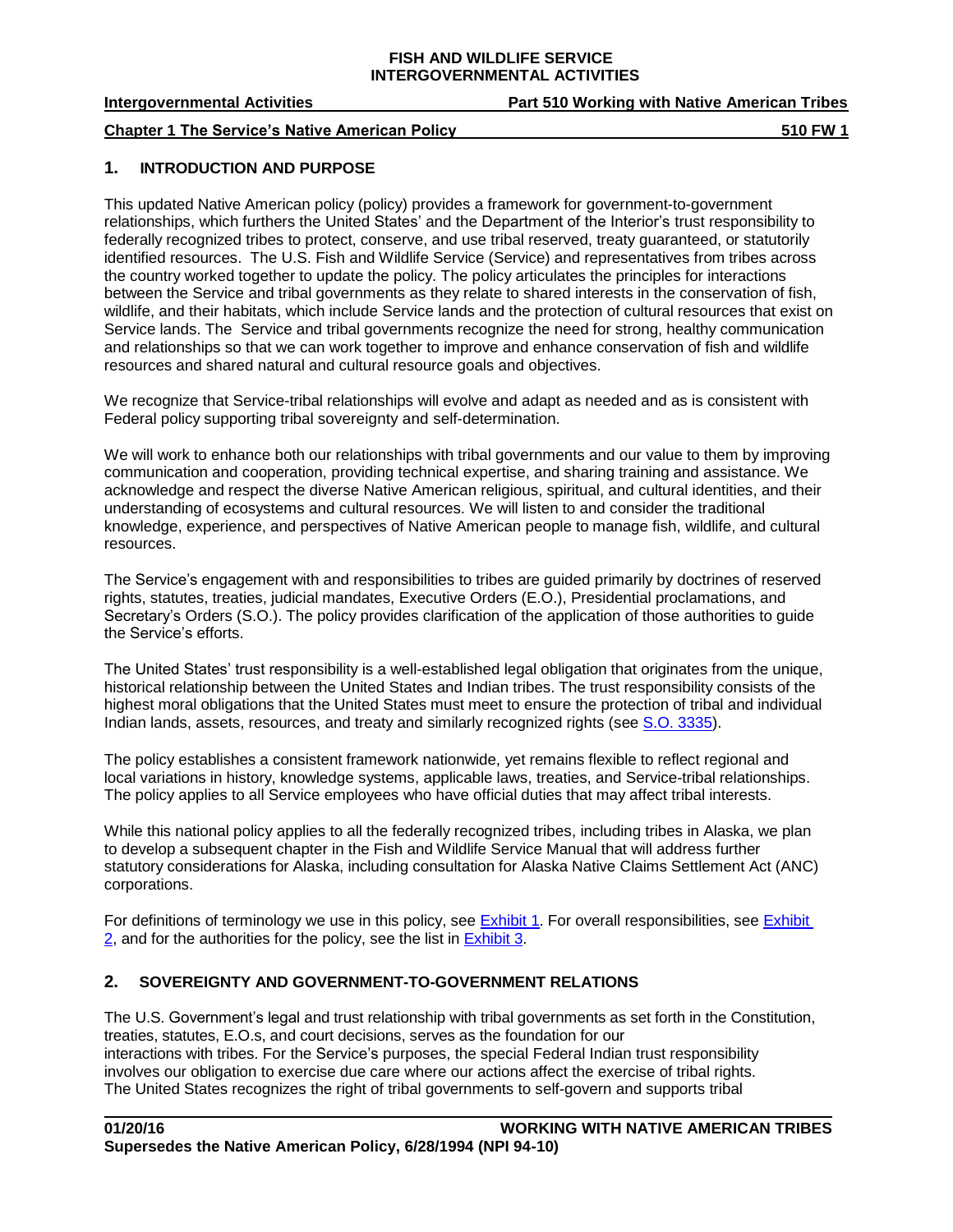| <b>Intergovernmental Activities</b> | <b>Part 510 Working with Native American Tribes</b> |
|-------------------------------------|-----------------------------------------------------|
|                                     |                                                     |

#### **Chapter 1 The Service's Native American Policy 510 FW 1**

sovereignty and self-determination in accordance with E.O. [13175,](https://www.gpo.gov/fdsys/pkg/FR-2000-11-09/pdf/00-29003.pdf) *Consultation and Coordination with Indian Tribal Governments*. Tribal governments exercise sovereign powers over their members and territory. The United States works on a government-to-government basis with tribes to address issues concerning self-governance, tribal trust resources, and Indian tribal treaty and other rights.

This policy is consistent with the *Department of the Interior's Policy [on Consultation](http://elips.doi.gov/ELIPS/DocView.aspx?id=4220) with Indian Tribes*, and is adopted in the spirit of the United Nations Declaration on the Rights of Indigenous Peoples with respect to federally recognized tribes. We maintain government-to-government relationships with tribal governments by working directly with those governments, observing legislative mandates and trust responsibilities, and considering Native American cultural values whenever we develop policies, plan projects, and implement programs that affect tribal interests. We will designate formal points of contact and rely on tribal governments to identify formal contacts to represent them in government-to-government interactions. We will consult with inter-tribal organizations to the degree that tribes have authorized such an organization to consult on the tribe's behalf.

# **3. COMMUNICATIONS AND RELATIONSHIPS**

Effective communication with tribal governments includes acknowledgment, open and transparent dialogue, and interpersonal interactions that depend on mutual respect and understanding. Communications with tribal governments will be proactive, begin early in the planning process, and occur throughout various levels of our organization.

While we use formal government-to-government communications, we also encourage day-to-day stafflevel discourse. In many situations, Service and tribal fish and wildlife and cultural departments will work together. For joint initiatives or frequent interactions, we may enter into agreements with tribal governments that are mutually agreed upon, developed by both parties, and that clearly identify the roles, responsibilities, and obligations of the Service and tribal government(s). Both our employees and those of tribal governments will continue to follow protocols in existing agreements. The Service will hold regular, periodic meetings with tribal representatives.

We will communicate on matters affecting the rights and interests of tribal governments in accordance with the Department's Policy on Consultation with Indian Tribes [and Alaska Native Corporations, 512](http://elips.doi.gov/ELIPS/DocView.aspx?id=4220) DM [4.](http://elips.doi.gov/ELIPS/DocView.aspx?id=4220) We will work in a timely manner with affected tribe(s) when we are revising or developing policies, programs, or actions that may affect a tribe or its legally recognized rights or resources. The tribal consultation process goes beyond the requirements of a public comment period. For details on tribal consultation procedures, see the *U.S. Fish and Wildlife Service Tribal [Consultation](https://www.fws.gov/nativeamerican/pdf/069221-Tribal-Consultation-Handbook-FINAL-Oct-2018-508Compliant.pdf) Handbook*.

# **Information Sharing and Tribal Knowledge**

We will use the best available scientific and commercial data and solicit and consider information, traditional knowledge, and expertise of affected tribal governments in policies, agency actions, and determinations that have tribal implications.

While Service and tribal personnel may share information through working collaboratively, the Service also will give tribal government representatives access to technical information when it is final and releasable. The Service may identify other agencies that could provide technical information.

We will not share or release information we obtain from tribes without the explicit consent of the tribe(s) except as required by law. Because we have a limited ability to protect sensitive tribal knowledge (e.g., in response to Freedom of Information Act (FOIA) requests), we will work to inform tribal governments about disclosure requests and work collaboratively with tribal governments to protect and prevent disclosure of confidential or sensitive information to the extent allowable by law.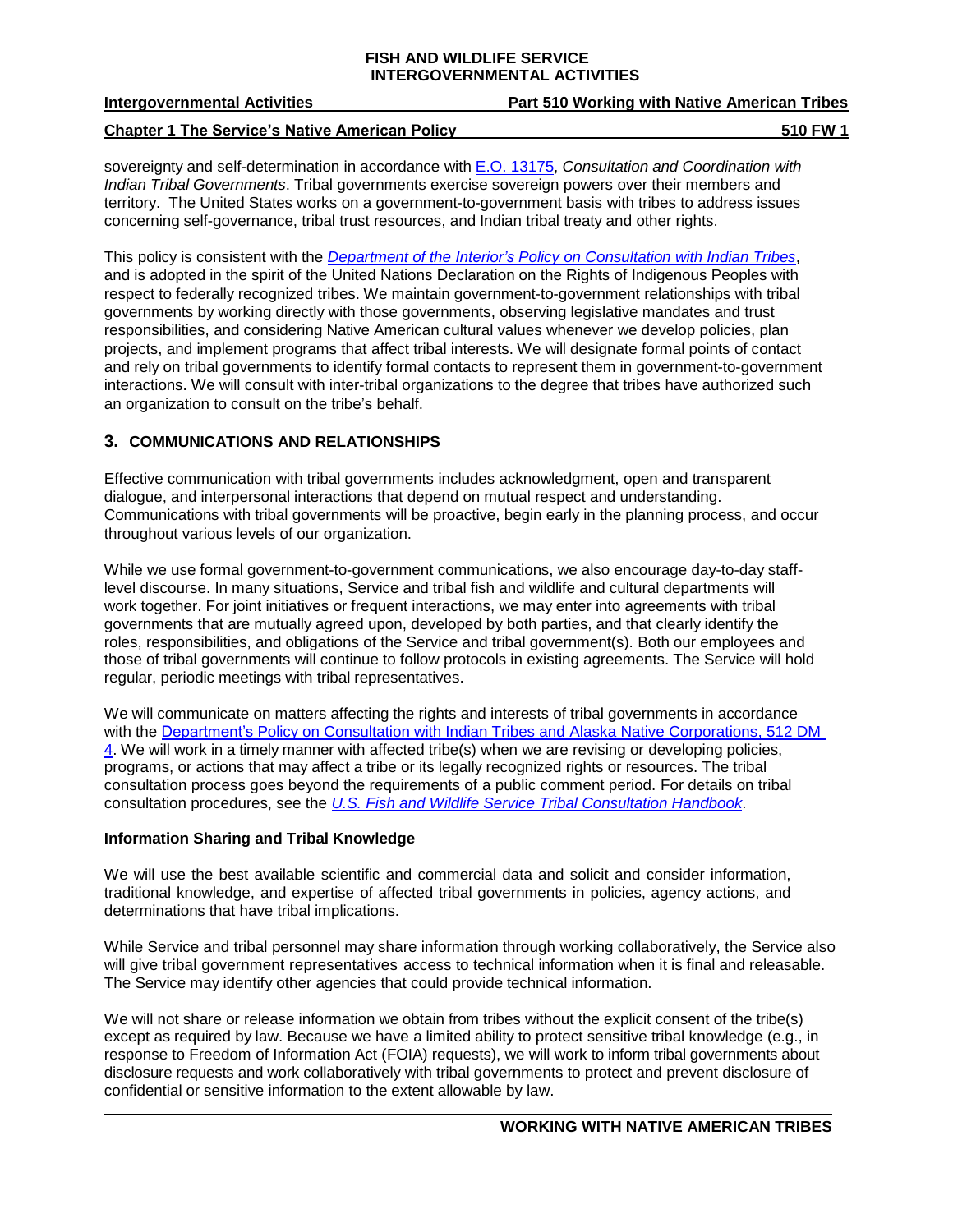| <b>Intergovernmental Activities</b>                   | <b>Part 510 Working with Native American Tribes</b> |
|-------------------------------------------------------|-----------------------------------------------------|
| <b>Chapter 1 The Service's Native American Policy</b> | 510 FW 1                                            |

# **4. RESOURCE MANAGEMENT**

There is a broad range of collaborative management opportunities available to the Service and tribes. These opportunities include holding informative discussions to seek tribal input, entering into formal agreements with tribes, cooperatively setting harvest quantities, and sharing conservation management of resources.

The Service, as an agency of the United States, and tribal governments, as individual sovereigns, should meaningfully participate in managing resources where the Service and tribes have legally established management responsibilities to actively protect, conserve, enhance, or restore fish, wildlife, and cultural resources, to the maximum extent allowed by law. Resource management agreements should be tailored to specific circumstances based on such factors as history, knowledge systems, applicable laws, and affected communities. We encourage the development of agreements to partner with tribes, States, and other co-managers to manage and conserve fish and wildlife and cultural resources.

For the entire range of Endangered Species Act (ESA) activities, including, but not limited to, candidate conservation, the listing process, section 7 consultation, habitat conservation planning, recovery, and law enforcement, the Service will consult and collaborate with tribal governments when developing plans and regulations, in accordance with [S.O. 3206.](http://elips.doi.gov/ELIPS/DocView.aspx?id=137&dbid=0) Specific to critical habitat designation, we will always consider exclusions of tribal lands under section 4(b)2 of the ESA before finalizing a designation of critical habitat. We will also give great weight to tribal concerns in analyzing the benefits of exclusion.

### **Co-Management and Collaborative Management**

We support the rights of tribal governments as they exercise their sovereign authorities to manage, comanage, or collaboratively manage fish and wildlife resources. We also support co-management where there is a legal basis for such. Examples of legally established resource co-management include salmon harvest in the Pacific Northwest, the Alaska Migratory Bird Co-Management Council cooperatively setting subsistence harvest regulations, and lake trout fisheries in the Great Lakes. In Alaska, this includes cooperative agreements we enter into with Alaska Native Organizations (ANO) to conserve marine mammals and to provide co-management of subsistence use by Alaska Natives.

We support opportunities for the Service and tribes to collaborate to protect, conserve, use, enhance, or restore natural and cultural resources. This may include working together with tribal governments to monitor fish and wildlife resources, particularly when it involves evaluating trends in species and environmental conditions.

#### **Indian Lands**

The Service recognizes that Indian lands are not Federal public lands and that, in general, tribal governments have authority to manage fish and wildlife resources on Indian lands. In some situations, a tribal government may have fish and wildlife authority affecting lands within reservation boundaries not owned by the tribe or its members. In such cases, we will properly recognize the rights of both the tribal government and the affected State(s), according to the specific nature of the case. In addition, we will work with tribal governments when managing eagles and other migratory birds, fish, endangered and threatened species, and other public resources where Federal laws apply.

# **Non-Indian Lands**

The Service recognizes and supports the rights of tribal members to use fish and wildlife resources on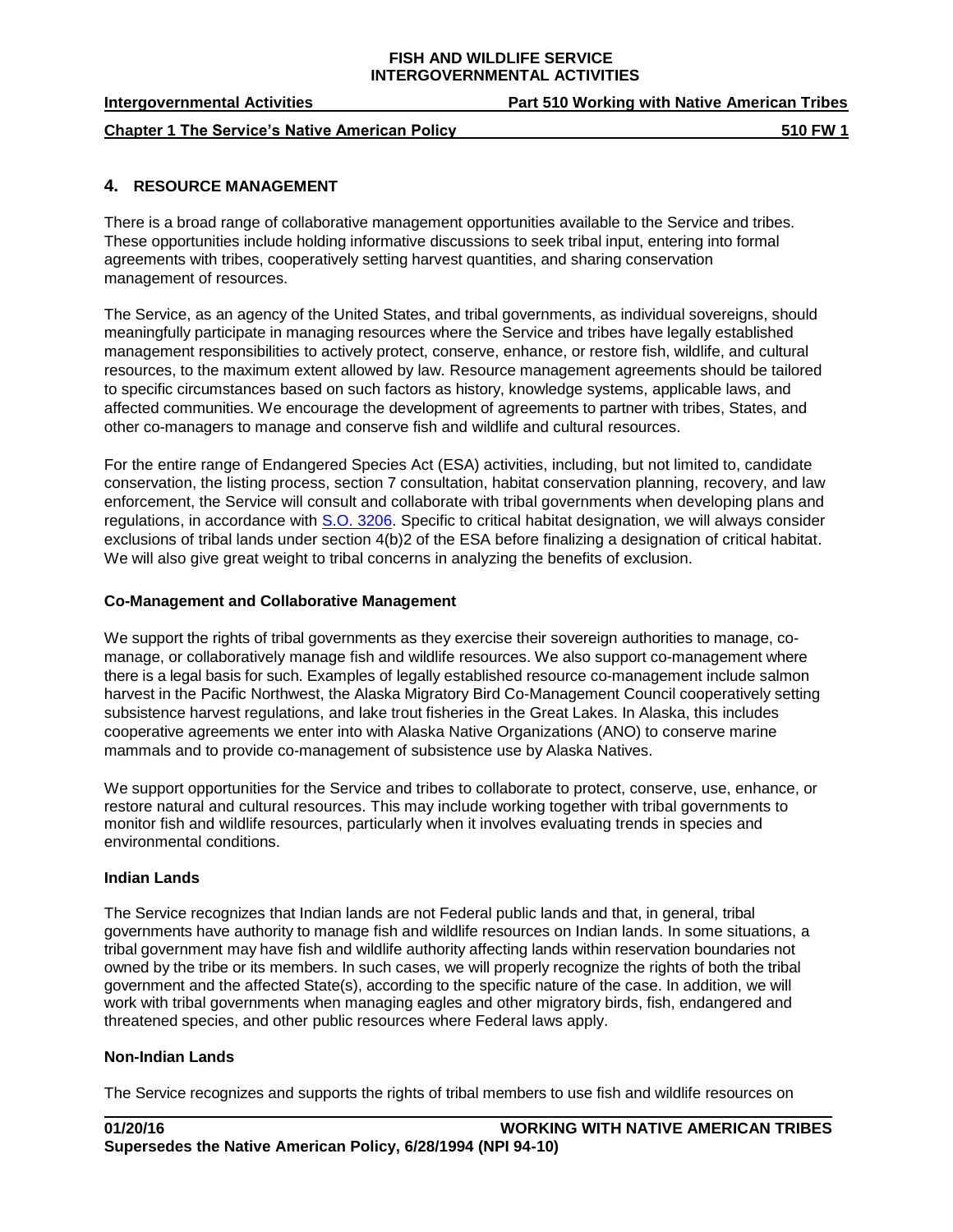| <b>Intergovernmental Activities</b>                   | <b>Part 510 Working with Native American Tribes</b> |
|-------------------------------------------------------|-----------------------------------------------------|
| <b>Chapter 1 The Service's Native American Policy</b> | 510 FW 1                                            |

non-Indian lands where there is a legal basis for such use. As a result of treaties, statutes, E.O.s, and judicial decrees, certain tribal governments and State governments may have shared responsibilities to co-manage fish and wildlife resources. In such cases, and where Service jurisdiction is involved, we will consult and collaborate with tribal governments and affected State or local resource management agencies to help meet the objectives of all parties while honoring the Federal trust responsibility. In addition, we will work with tribal governments when managing ESA-listed species in accordance with S.O.s 3206 and 3225.

When managing Service lands, we will consult and collaborate with affected tribal governments to solicit meaningful tribal input on resource use and management for those lands.

# **5. CULTURE/RELIGION**

The Service will meaningfully involve tribal governments in our actions when we or the tribal government(s) determine the actions may affect their cultural or religious interests, including archaeological resources, cultural resources, and sacred sites, consistent with Federal law. We will work collaboratively with tribal governments to protect confidential or sensitive information, including location, ownership, character, and use of cultural resources and sacred sites where disclosure may cause a significant invasion of privacy; risk harm to the historic resource; or impede the use of a traditional religious site by practitioners, to the extent allowed by law.

### **Access for Cultural, Archaeological, and Historic Resources, and Indian Sacred Sites**

The Service should provide Native Americans access to Service lands and waters for exercising cultural, ceremonial, medicinal, and traditional activities recognized by tribal governments to the extent practicable, permitted by law, and not inconsistent with essential Service functions. In doing so, we should: (1) avoid adversely affecting the physical integrity of sacred sites while managing our lands; (2) accommodate and, as needed, collaborate with tribal governments for access to and maintenance of appropriate settings for ceremonial use of Indian sacred sites; and (3) consider tribal government protocols and procedures to give their members access to and use of cultural resources. For easements across private property, the Service will abide by easement restrictions.

Where tribal members access Service lands for cultural purposes on a recurring basis, the Service and tribal governments may enter into written agreements to facilitate such access.

When considering non-member requests for access to areas that have cultural resources, we will notify and, where appropriate, consult with tribal governments in the geographic vicinity or other tribes known to have physical historical connections to those areas.

#### **Tribal Cultural Uses of Plants and Animals**

The Service recognizes that many Indians use federally protected birds, bird feathers and remains, and other animal and plant material for their tribal cultural and religious expression. We will work in collaboration with tribal governments to protect traditional, customary, ceremonial, medicinal, spiritual, and religious uses of plants and animals for tribal members where it is not contrary to our legal mandates and conservation goals. We are committed to balancing enforcement of wildlife laws with acknowledgement of tribal cultural and religious needs.

Through the National Eagle Repository, we will collect, process, and distribute, as expeditiously as possible, eagle feathers and remains to federally-recognized tribal members for religious, ceremonial, and cultural purposes in accordance with Federal law. Timeliness of processing and distributing eagle feathers and remains depends on availability and on our need to conduct scientific and law enforcement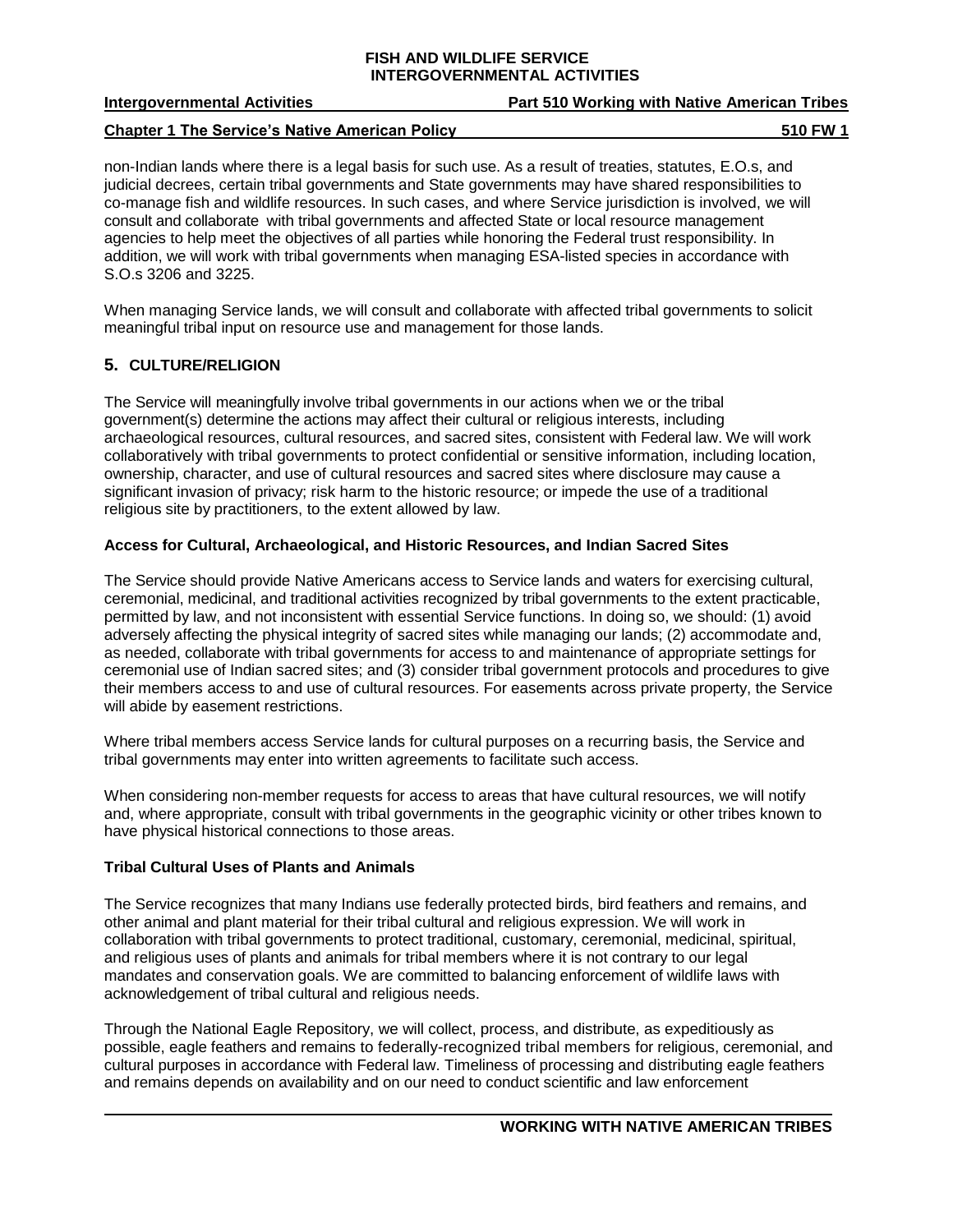| <b>Intergovernmental Activities</b>                   | <b>Part 510 Working with Native American Tribes</b> |
|-------------------------------------------------------|-----------------------------------------------------|
| <b>Chapter 1 The Service's Native American Policy</b> | 510 FW 1                                            |

investigations. We process such items with dignity in recognition of the sacred nature of their use.

Through the non-eagle repositories, we will continue to permit the collection, processing, and distribution of migratory bird feathers and remains as expeditiously as possible for recognized religious, ceremonial, and cultural purposes in accordance with Federal law.

If a tribe wants to regulate their members' collection and use of resources from Service lands, the Service may enter into an agreement with the tribe to do so to the extent allowed by law.

# **6. LAW ENFORCEMENT**

The Service recognizes that tribal governments have responsibilities for managing Indian lands and tribal resources. We encourage cooperative law enforcement as an integral component of tribal, Federal, and State activities to enforce fish and wildlife resource laws. Where appropriate, Service law enforcement officers should cooperate with tribal governments, including tribal law enforcement, to enforce Federal or tribal laws and regulations pertaining to fish, wildlife, or cultural resources by: (1) identifying opportunities for joint enforcement operations or investigations, (2) collaboratively developing techniques and methods for detecting and apprehending violators, and (3) exchanging law enforcement information.

Because working with tribal members may require additional sensitivity to cross-cultural issues, the Service will provide training to promote tribal cultural competency awareness within Service law enforcement and to help officers communicate in ways that improve tribes' understanding regarding the Service's Federal mandates and mission.

We will coordinate with tribal law enforcement officers about our law enforcement operations on or adjacent to Indian lands when it is feasible and appropriate. We will also help tribal governments when it is feasible and appropriate to coordinate fish and wildlife law enforcement investigations that require the use of the Federal court system.

Some tribal governments have their own authority and jurisdiction to process violations under tribal natural resource laws. When a tribe requests assistance with criminal prosecution of a wildlife law violator, whether or not the violator is a tribal member, we should work with the tribe to prepare Lacey Act violations for referral to the Department of Justice.

# **7. TRIBAL CAPACITY BUILDING, ASSISTANCE, AND FUNDING**

# **Technical Expertise and Assistance**

When a tribal government requests it, and as resources and priorities allow, the Service will make our technical experts available to help the tribal government develop its own technical expertise in fish and wildlife resources conservation and management. The Service and tribal governments will collaborate on the kinds of technical assistance that each can provide and will work together to prioritize technical assistance needs at the local and Regional levels.

When a tribal government requests it, we will review their law enforcement capabilities and, if warranted, recommend ways to improve them.

# **Service Assistance for Tribal Development of Fish and Wildlife Plans and Codes**

When a tribal government requests it, and as resources and priorities allow, the Service will cooperatively review and assess tribal conservation measures for fish and wildlife resources that may be included in tribal resource management goals and objectives. Service involvement may be limited where litigation or other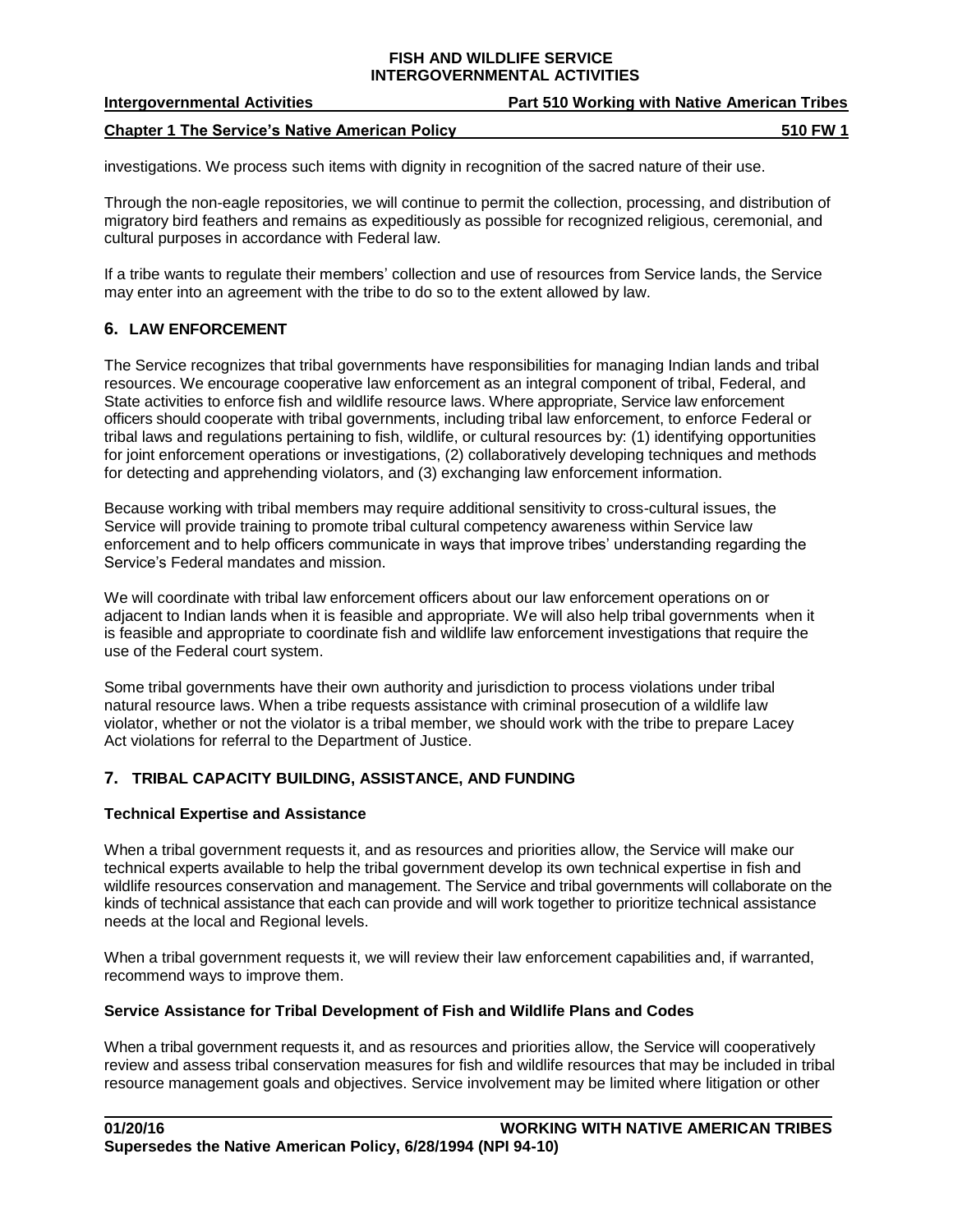| <b>Intergovernmental Activities</b>                   | <b>Part 510 Working with Native American Tribes</b> |
|-------------------------------------------------------|-----------------------------------------------------|
| <b>Chapter 1 The Service's Native American Policy</b> | 510 FW 1                                            |

court actions have established a specific process for the development of species management plans and tribal codes.

# **Agreements**

When a tribal government requests it, we may develop agreements with them to work together and to exchange personnel, expertise, and information.

### **Indian Self-Determination and Education Assistance Act (ISDEAA)**

The Service supports tribal governments and their missions and objectives to assume program management roles and responsibilities through applicable ISDEAA agreements and other available mechanisms. The Service will promptly address requests from tribes and other eligible entities for ISDEAA contracts and annual funding agreements. Programs eligible for contracts under Title I are those that are available for the benefit of Indians because of their status as Indians. Under Title IV, approved Self-Governance tribes may request that the Service enter into funding agreements for Service programs, services, functions, and activities that are eligible for contracting under Title I, as well as those which are of a special geographic, historical, or cultural significance to the tribe. The Service is committed to negotiating self-determination contracts when applicable, as well as to considering discretionary Self-Governance requests for annual and multi-year funding agreements where resources are available and the agreements meet the mutual needs of tribes and the Service.

In addition to the authorities under the ISDEAA, the Service has additional authorities to enter into grants and cooperative agreements. The Service will consider the full range of operating protocols that are consistent with the Service's obligations under the Department's rules and regulations implementing the ISDEAA. The Service may also assist tribal governments to identify Federal and non-Federal funding sources that may be available for tribal fish and wildlife resource management activities.

# **Law Enforcement Training**

When a tribal government requests it and as resources and priorities allow, we will provide expertise, guidance, and assistance in developing, maintaining, or improving tribal fish and wildlife law enforcement programs. The basic and refresher fish and wildlife law enforcement training courses we provide to other governmental agencies are available to tribal law enforcement officers.

# **Training and Professional Development**

As resources and priorities allow, we will facilitate and assist in the education and development of Native Americans by providing educational programs and on-the-job training opportunities. We may establish partnerships and cooperative relationships with Native American educational institutions to assist in such areas as developing natural resources curricula or implementing cooperative education programs, and providing opportunities for tribal youth to participate in environmental education and outreach activities. We may also include opportunities for career pathways programs, such as tribal Youth Conservation Corps projects.

The Service will provide tribal governments and their staff access to our fish and wildlife resource training programs in the same manner that we provide access to other government agencies. In addition, we plan to work with tribes to develop, conduct, and attend joint training programs to increase awareness and sensitivity and to cross-train our employees and tribal staff on each other's responsibilities for resource stewardship.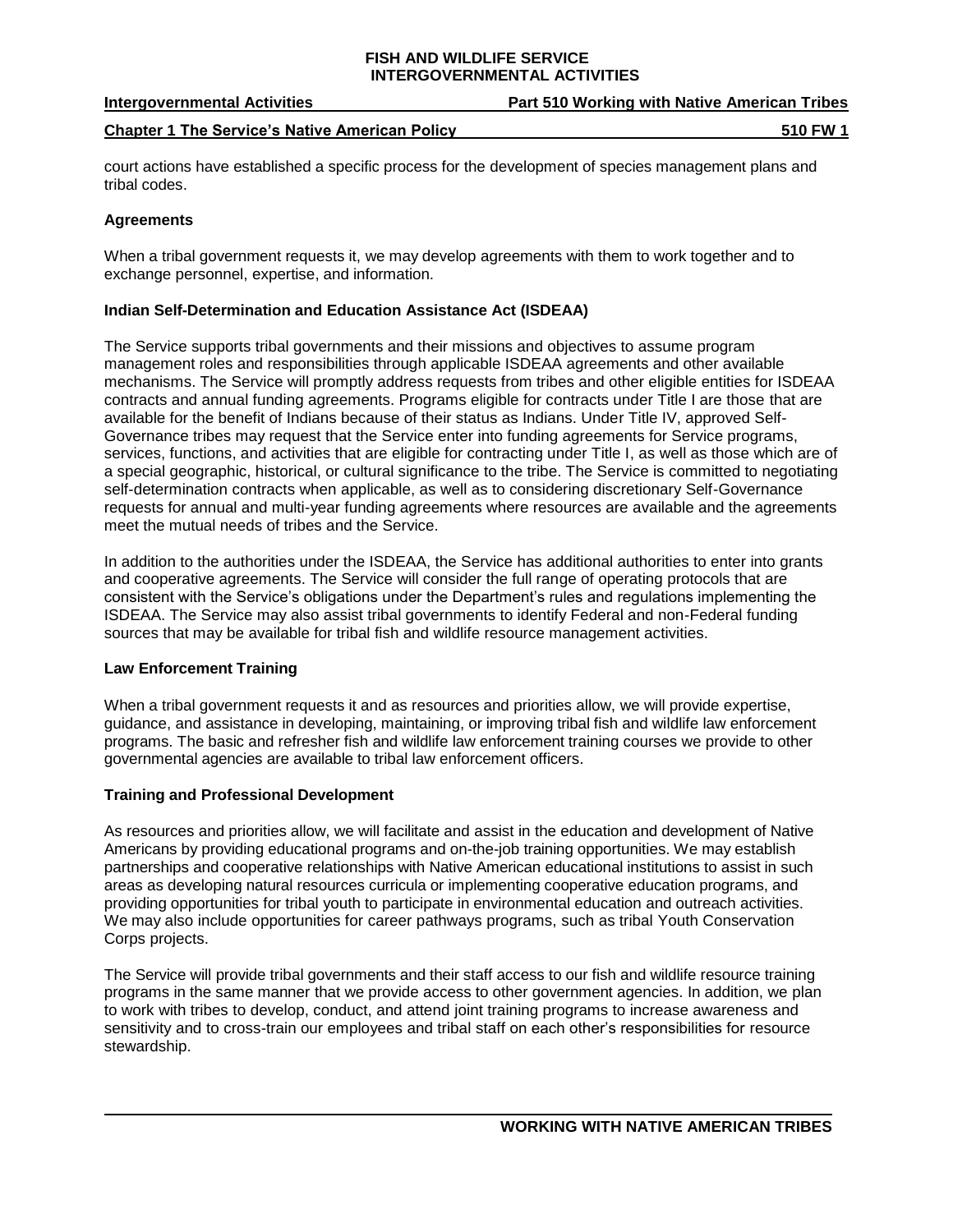### **Intergovernmental Activities Part 510 Working with Native American Tribes**

#### **Chapter 1** The Service's Native American Policy **510 FW** 1

#### **8. IMPLEMENTATION AND MONITORING**

The Service is committed to implementing this policy in a way that ensures effective outcomes. The Service and tribes will continually monitor Service programs and projects that affect tribal interests to determine if they support this policy. We will collaboratively devise methods for applying and assessing this policy in the field to ensure it is adaptable to changing Service and tribal priorities, resource requirements, and laws. The Service, in collaboration with tribes, will develop a national implementation plan, and, as necessary, develop Regional plans. We will form national and Regional teams comprised of both Service and tribal representatives to carry out these plans.

Every 3 to 5 years, the Service, with assistance from tribal governments, will evaluate the national implementation and effectiveness of the policy across our Regions and programs. This review should include an analysis of disagreements and resolutions as they pertain to this policy and a report with recommendations for any appropriate improvements to the policy to the Director.

If there are disagreements regarding implementation of this policy, the Service and tribal government(s) will work together to resolve them on a government-to-government basis at the appropriate level. A disagreement between the Service and tribal government(s) will be handled at the appropriate local or Regional level using the specific mechanisms established in any existing agreements. Regional Directors or Regional Native American Liaisons or points of contact will bring cross-Regional disagreements concerning this policy to the attention of the National Native American Programs Coordinator and appropriate Directorate member at Headquarters. The Service and tribal government(s) may agree to employ a mutually acceptable neutral facilitator within statutory timeframes, as long as both governments realize the results are not intended to apply in the context of investigative or prosecutorial law enforcement activities.

# **Employee Training and Education**

The Service invites tribal governments to work with us to develop training for employees whose duties may affect tribal interests. This training will improve understanding of this policy; regionallyspecific Native American traditional, cultural, and religious values and practices; natural resource values; treaty and other federally reserved rights; consultation protocols; and appropriate law enforcement policy issues. The Service will encourage and support joint training with tribes to promote common understanding about implementing the policy within the context of circumstances specific to a Region.

We encourage our employees to attend training that tribes offer.

# **Workforce Diversification**

The Service has active recruitment programs to attract qualified personnel so that its workforce is representative of the cultural diversity of the nation. We encourage qualified Native Americans to apply for jobs with the Service. We will collaborate with tribal governments to recruit Native Americans for Service law enforcement officer positions, especially where Service-managed public lands are within traditional tribal territories.

# **9. SCOPE AND LIMITATIONS**

We have adopted this policy for guidance purposes only, consistent with all applicable laws and regulations. It does not preempt or modify the Service's statutory mission and authorities, position in litigation, applicable privilege, or any professional responsibilities of Service employees. Implementation of this policy is subject to the availability of resources and the requirements of the Anti-Deficiency Act. This